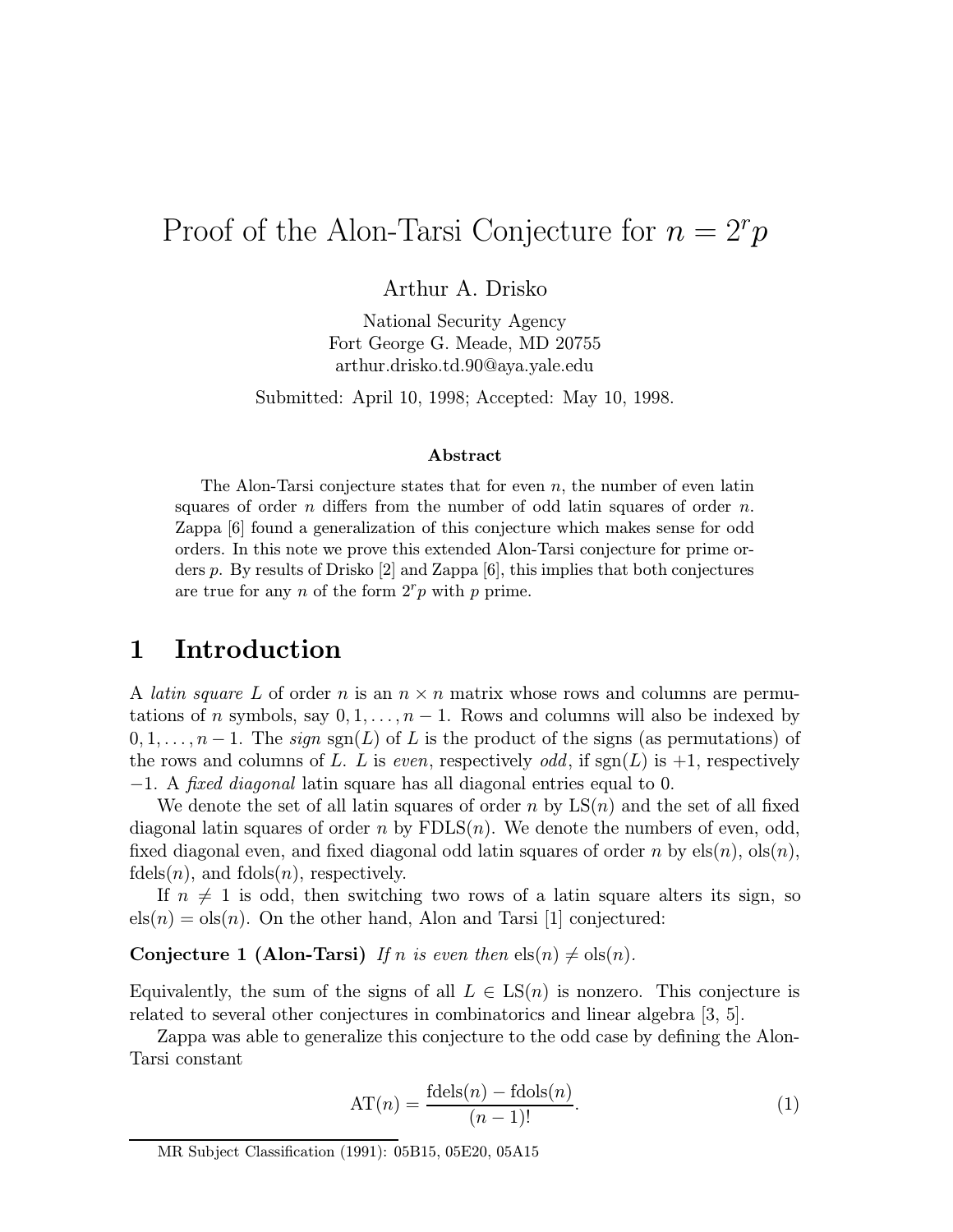Since any latin square can be transformed into a fixed diagonal latin square by a permutation of rows, and since permuting rows does not change the sign of a latin square of even order, we have

$$
els(n) -ols(n) = \begin{cases} n!(n-1)! \,\mathrm{AT}(n) & \text{if } n \text{ is even} \\ 0 & \text{if } n \text{ is odd.} \end{cases} \tag{2}
$$

Only a few values of  $AT(n)$  are known [4, 6]:

| n       | 2 | 3  | 4 | 5   | 6     | 7       | 8             |
|---------|---|----|---|-----|-------|---------|---------------|
| $AT(n)$ | 1 | -1 | 4 | -24 | 2,304 | 368,640 | 6,210,846,720 |

Zappa conjectured this generalization of the Alon-Tarsi conjecture:

**Conjecture 2 (Extended Alon-Tarsi)** For every positive integer  $n$ ,

$$
AT(n) \neq 0.
$$

Aside from the table of known values, we have the following information about  $AT(n)$  $[2, 6]:$ 

**Theorem 1 (Drisko)** If p is an odd prime, then

$$
els(p+1) - ols(p+1) \equiv (-1)^{\frac{p+1}{2}} p^2 \pmod{p^3}.
$$

This implies that  $AT(p+1) \equiv (-1)^{\frac{p+1}{2}} \pmod{p}$ , by (2).

**Theorem 2 (Zappa)** If n is even, then

$$
AT(n) \neq 0 \Longrightarrow AT(2n) \neq 0,
$$

and if n is odd, then

$$
AT(n) \neq 0
$$
 and  $AT(n+1) \neq 0 \implies AT(2n) \neq 0$ .

Together, these imply the truth of the Alon-Tarsi conjecture for  $n = 2<sup>r</sup>(p + 1)$  for any  $r \geq 0$  and any odd prime p (and, by the table of known values, for  $p = 2$  also). Our goal here is to prove that  $AT(p) \neq 0$  for all primes p. This then implies that the extended Alon-Tarsi conjecture is true for all  $n = 2<sup>r</sup>p$ , where  $r \ge 0$  and p is any prime.

### 2 The Result

The approach is the same as in [2]. Let  $S_n$  be the symmetric group on  $\{0, 1, \ldots, n-1\}$ and let  $\mathfrak{I}_n = S_n \times S_n \times S_n$ . This group acts on the set  $LS(n)$  of latin squares of order n by permuting the rows, columns, and symbols, and is called the isotopy group.

Let G be any subgroup of  $\mathfrak{I}_n$ . We shall call two latin squares L, M of order n G-isotopic if there exists  $g \in G$  such that  $Lg = M$ . The orbit LG of L under G is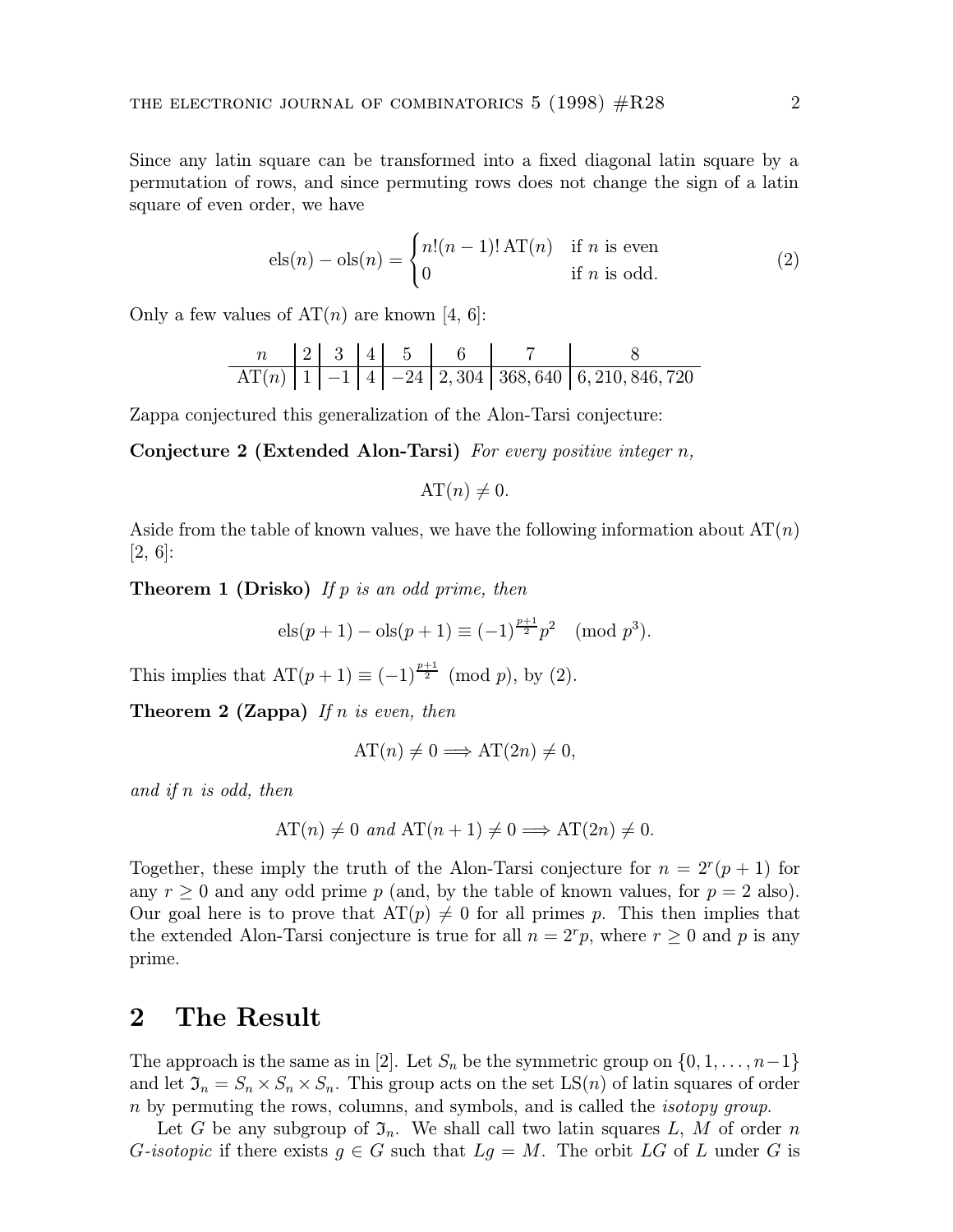the G-isotopy class of L. The G-autotopism group  $\mathfrak{A}_G(L)$  of L is the stabilizer of L in G. Clearly

$$
|G| = |LG||\mathfrak{A}_G(L)|\tag{3}
$$

for any  $G < \mathfrak{I}_n$  and any latin square L of order n.

We need one well-known lemma (see [2] or [4]).

**Lemma 3** Let L be any latin square of order n and  $g = (\alpha, \beta, \gamma) \in \mathfrak{I}_n$ . Then

$$
sgn(Lg) = sgn(\alpha)^n sgn(\beta)^n sgn(\gamma)^{2n} sgn(L) = sgn(\alpha)^n sgn(\beta)^n sgn(L).
$$

We are now ready for our main result.

Theorem 4 Let p be an odd prime. Then

$$
AT(p) \equiv (-1)^{\frac{p-1}{2}} \pmod{p}.
$$
 (4)

Proof. Let

$$
G = \{ (\sigma, \sigma, \tau) : \sigma, \tau \in S_p, 0\tau = 0 \}.
$$
\n<sup>(5)</sup>

G acts on FDLS(p). By Lemma 3,  $sgn(Lg) = sgn(L)$  for any L of order p and any  $q \in G$ . Let R be any set of representatives of the orbits of G in FDLS(p), and let S be a set of representatives of those orbits of size not divisible by  $p$ . Then

$$
\text{fdels}(p) - \text{fdols}(p) = \sum_{L \in \text{FDLS}(p)} \text{sgn}(L), \tag{6}
$$

$$
= \sum_{L \in R} |LG| \text{sgn}(L), \tag{7}
$$

$$
\equiv \sum_{L \in S} |LG| \text{sgn}(L) \pmod{p}.\tag{8}
$$

Since  $|G| = p!(p-1)!$ ,  $|LG|$  is not divisible by p if and only if p divides  $|\mathfrak{A}_G(L)|$ .

Suppose p divides  $|\mathfrak{A}_G(L)|$  for some L. Then there is some G-autotopism  $g =$  $(\sigma, \sigma, \tau)$  of L of order p. Since  $\tau \in S_p$  fixes 0,  $\tau^p = e$  implies that  $\tau = e$ . Since g is not the identity,  $\sigma^p = e$  implies that  $\sigma$  is a p-cycle, so that  $\rho^{-1}\sigma\rho = (0 \ 1 \ \cdots \ p-1)$ for some  $\rho \in S_p$ . Then  $M = L(\rho, \rho, e)$  is *G*-isotopic to L and has *G*-autotopism  $((0 \ 1 \ \cdots \ p-1), (0 \ 1 \ \cdots \ p-1), e).$  It is clear that such an M must have constant diagonals (that is,  $M_{i,j} = M_{i+1,j+1}$  for all  $i, j$ , taken mod p). But then there is some  $\mu \in S_p$ , fixing 0, such that  $N = M(e, e, \mu)$ , where N is the square given by  $N_{i,j} = i - j$ (mod p). Hence any L with G-autotopism group divisible by p is G-isotopic to  $N$ , so there is only one isotopy class in the sum  $(8)$ , and its size is not divisible by p. Therefore,

$$
\text{fdels}(p) - \text{fdols}(p) \equiv |NG| \text{sgn}(N) \pmod{p}.\tag{9}
$$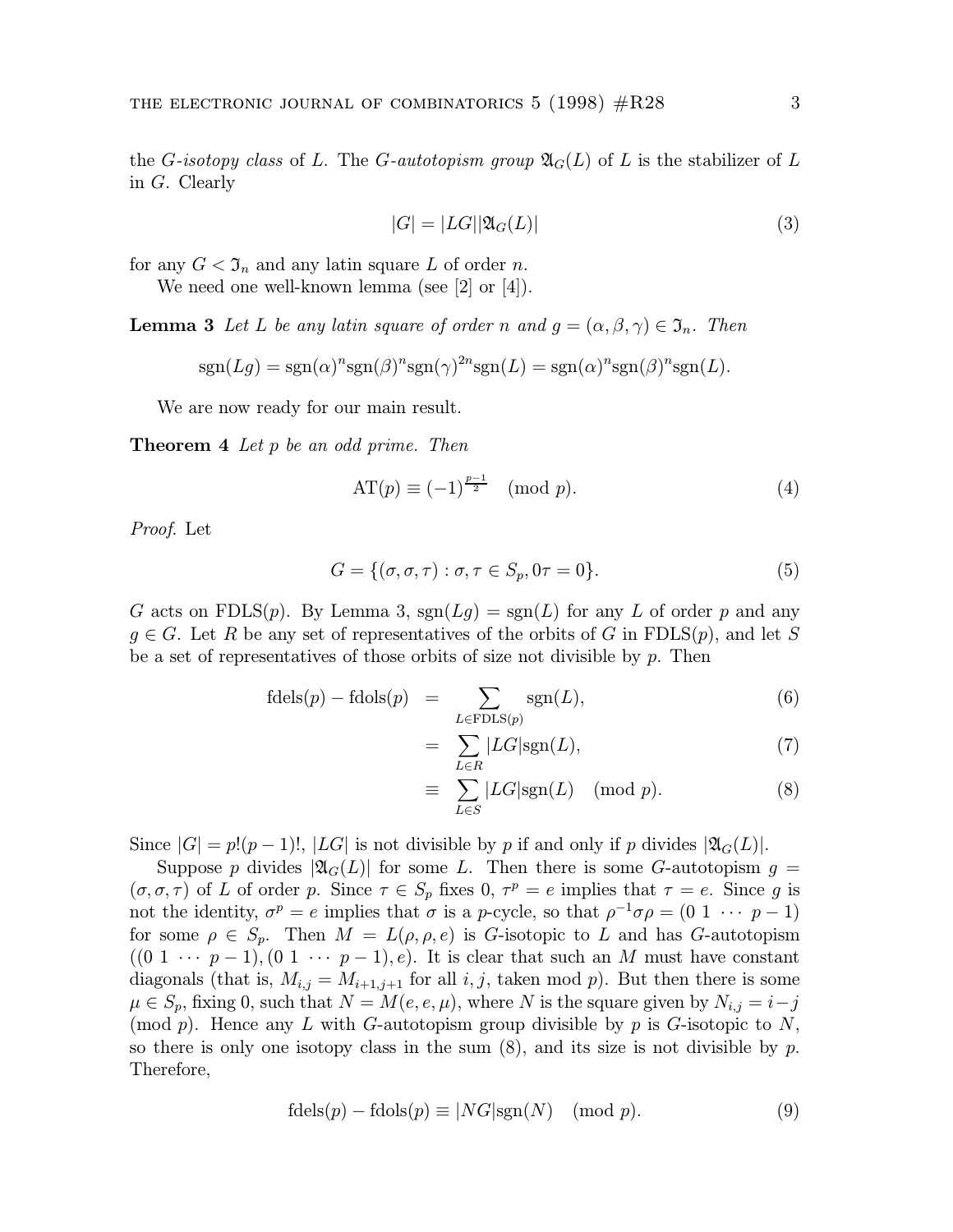Now, the columns of N, as permutations, are powers of the p-cycle  $\phi = (0 \ 1 \ \cdots \ p-1)$ , so they all have positive sign. Each row, as a permutation, consists of one fixed point and  $(p-1)/2$  transpositions, and there are an odd number of rows, so

$$
sgn(N) = (-1)^{\frac{p-1}{2}}.
$$
\n(10)

To determine  $|NG|$ , let  $g = (\sigma, \sigma, \tau) \in \mathfrak{A}_G(N)$ . We know that  $h = (\phi, \phi, e) \in \mathfrak{A}_G(N)$ , so for some k,  $gh^k = (\sigma \phi^k, \sigma \phi^k, \tau) \in \mathfrak{A}_G(N)$  and  $\sigma \phi^k$  fixes 0. Then

$$
i\tau = N_{i,0}\tau
$$
  
=  $N_{i\sigma\phi^k,0\sigma\phi^k}$   
=  $N_{i\sigma\phi^k,0}$   
=  $i\sigma\phi^k$ 

for all i, so  $gh^k = (\tau, \tau, \tau)$ . But then for all  $i, j \in Z_p$ , the cyclic group of order p, we have

$$
(i-j)\tau = N_{i,j}\tau
$$
  
=  $N_{i\tau,j\tau}$   
=  $(i\tau - j\tau)$ ,

so  $\tau$  must be an automorphism of  $Z_p$ . Hence every G-autotopism of N is an automorphism of  $Z_p$  times a power of h and we have

$$
|\mathfrak{A}_G(N)| = p|\text{Aut}(Z_p)| = p(p-1),\tag{11}
$$

and combining this with (3), we get

$$
|NG| = \frac{p!(p-1)!}{p(p-1)}
$$
  
= (p-1)!(p-2)! . (12)

Finally, combining  $(9)$ ,  $(10)$ , and  $(12)$ , we have

$$
AT(p) = \frac{\text{fdels}(p) - \text{fdols}(p)}{(p-1)!}
$$
  
\n
$$
\equiv (-1)^{\frac{p-1}{2}} \left[ \frac{(p-1)!(p-2)!}{(p-1)!} \right] \pmod{p}
$$
  
\n
$$
\equiv (-1)^{\frac{p-1}{2}} (p-2)! \pmod{p}
$$
  
\n
$$
\equiv (-1)^{\frac{p-1}{2}} \pmod{p},
$$
\n(13)

since  $(p-2)! \equiv 1 \pmod{p}$ , by Wilson's theorem.  $\Box$ 

Let us record the known cases of the extended Alon-Tarsi conjecture as **Corollary 5** Let p be any prime and r any nonnegative integer. Then

$$
AT(2rp) \neq 0 \text{ and } AT(2r(p+1)) \neq 0.
$$

Although the truth of the extended conjecture is still unknown for  $n = 9$ , the first even value of n which is not of the form given in Corollary  $5$  is  $50$ , whereas the previous first unknown case of the original Alon-Tarsi conjecture was  $n = 22$ .